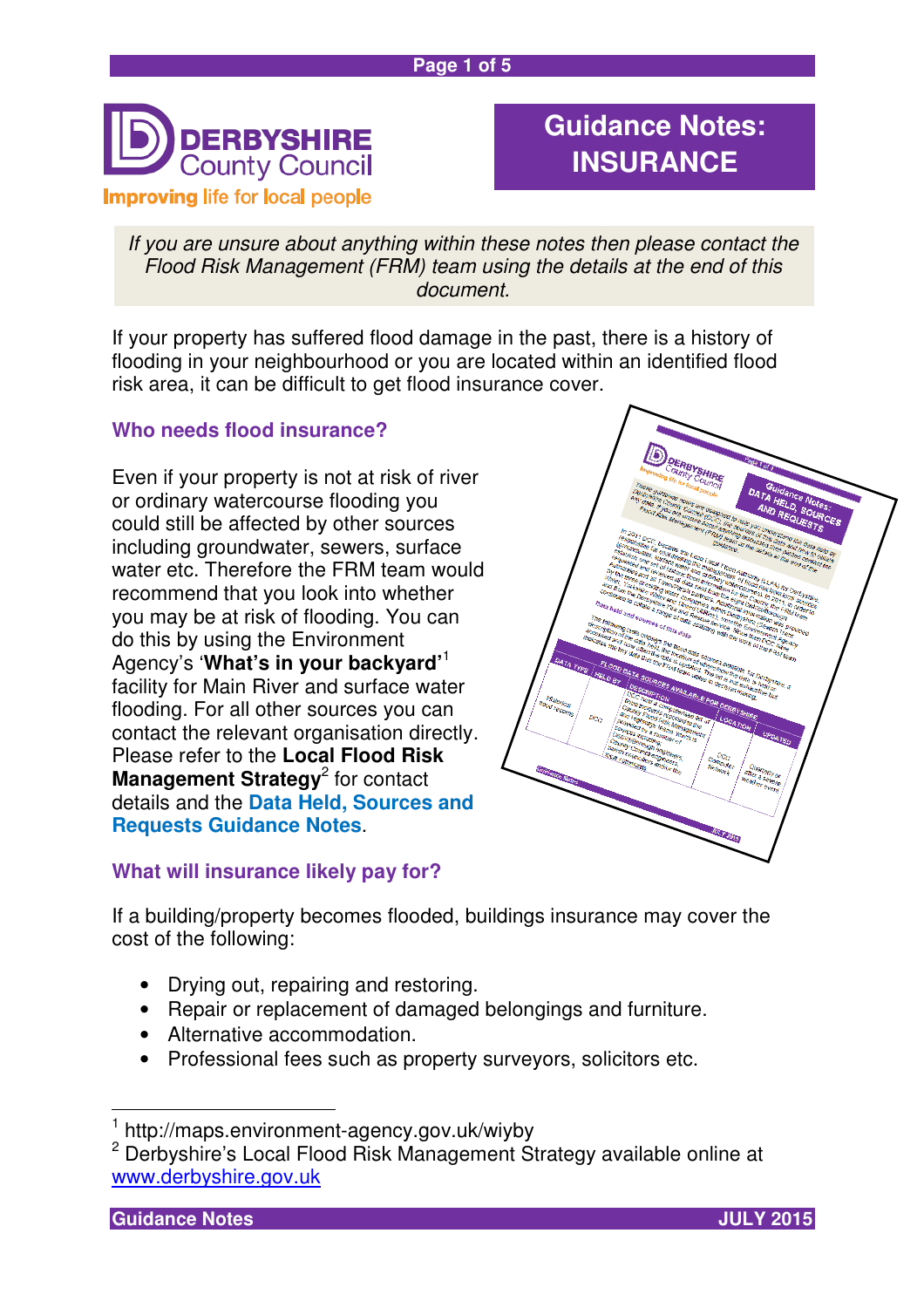As individual insurance policies vary please check the exact details of what is covered very carefully when considering taking out an insurance policy.

# **Obtaining flood insurance**

If you live in a flood-prone area you may find it difficult to access home insurance. If you're having problems finding cover please try contacting insurance companies directly or through a broker via the **British Insurance Brokers' Association<sup>3</sup>** . You may wish to obtain several quotes.

Defra has produced guidance available online for **obtaining flood insurance in high risk areas<sup>4</sup>** . The National Flood Forum has developed a Charter for Flood Friendly Insurance which promotes companies that demonstrate a fresh approach to flooded households. For a list of companies that have signed up to this charter please visit the **National Flood Forum website<sup>5</sup>** .

**Flood data currently available (including that held by insurance companies and the County Council) provides information on flood risk for the general location but does not identify individual properties or take account of specific features of your home or business.** 

You may be able to demonstrate that your property is at a much lower risk of flooding than the general area in which it is situated and therefore increase your chances of obtaining a more competitive insurance quote. There are also

a number of other things that you can do including:

- Investing in a flood mitigation property survey.
- Install flood resilient or resistant products (property level protection).
- Join a local flood action group.
- Sign up to the Environment Agency's free Flood Warning Service.

Whilst at present there is no direct link between reduced insurance premiums and property level protection there has been research to suggest it may assist in obtaining insurance. Certain products are recognised by insurance companies therefore you may wish to speak to your insurer to determine whether affect your premium.



**Example property level protection flood doors** 

 $\overline{a}$ 

**Guidance Notes JULY 2015** 



 $^3$  www.biba.org.uk

<sup>4</sup> www.gov.uk/government/publications/obtaining-flood-insurance-in-high-riskareas

<sup>5</sup> www.nationalflood forum.org.uk/trouble-getting-insurance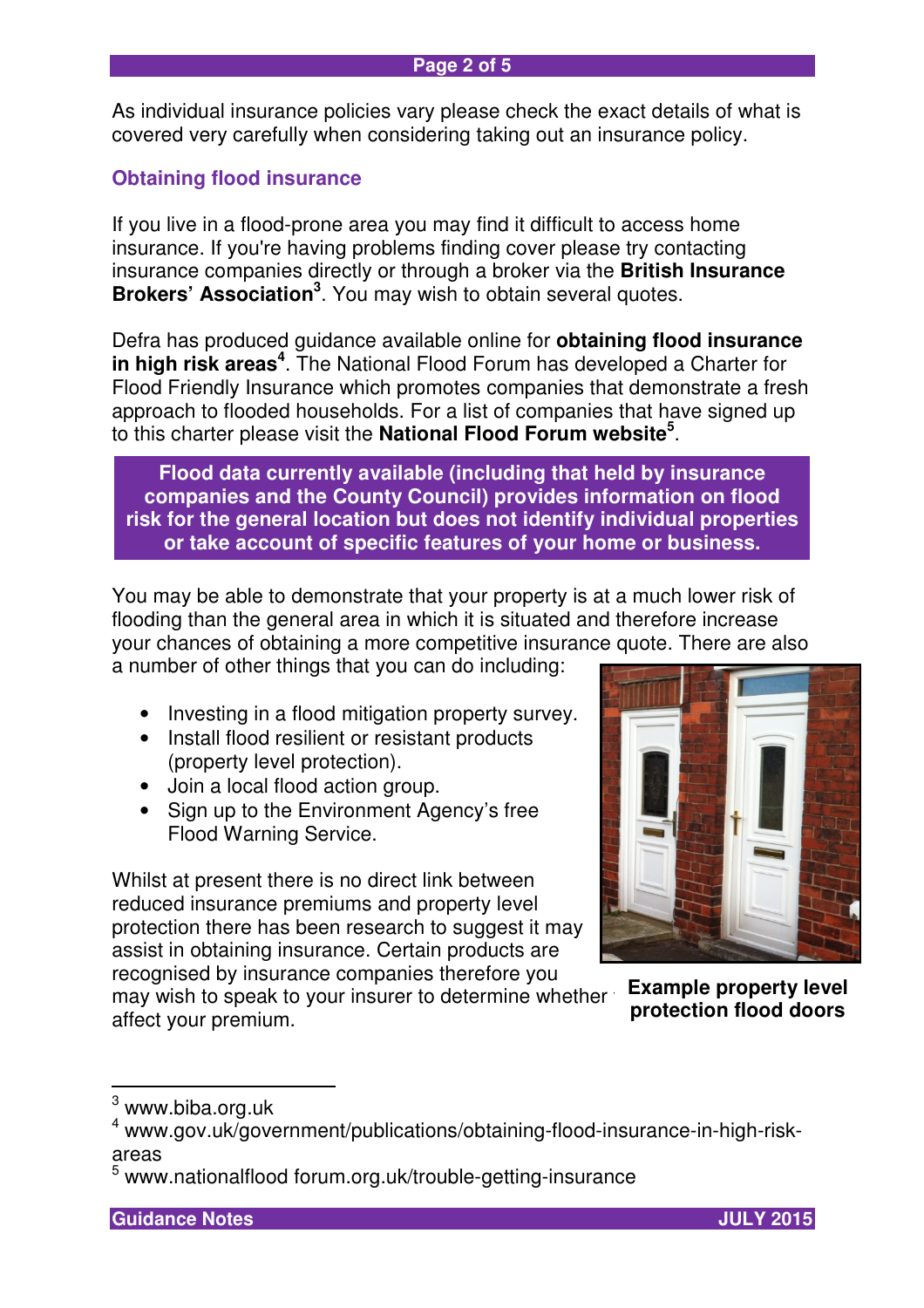#### **Page 3 of 5**

If you are concerned about the level of cover required, having difficulty in obtaining insurance or want any guidance relating to obtaining flood insurance then please visit the National Flood Forum website or contact them via telephone on **(01299) 403055**.

## **National Initiative for Flood Insurance – Flood Re**

In June 2013, Central Government announced an agreement with the insurance industry to guarantee affordable flood insurance for people in high risk areas. 'Flood Re' is a Central Government initiative which stands for flood reinsurance. The initiative involves the creation of a not-for-profit fund which is financed by insurers, used to cover the cost of flood claims from high risk homes. For more information please visit the **Association of British Insurers<sup>6</sup>** website.

#### **Making a claim**

If you are unlucky enough to be flooded and you are insured against flooding then please contact your insurer as soon as possible. To assist in making a claim to your insurance providers it is advisable you document (pictures) the condition of items which may be affected by flooding. You are advised to also record any conversations held between your insurer, contractor, consultants etc. For further information please refer to the **Before, During and After a Flood Guidance Notes**.

#### **Getting your property surveyed for flood resilience or resistant products**



Currently there is no formal assurance scheme for specialists carrying out property flood risk assessments and surveys for flood resilience/resistant products. However, the following organisations may be able to help you find qualified independent professionals experienced in assessing flood risk for individual properties:

- The Royal Institution of Chartered Surveyors (RICS),
- Chartered Institution of Civil Engineers,
- Chartered Institution of Water and Environmental Management
- The Association of Building Engineers.

**Guidance Notes JULY 2015** 



<sup>&</sup>lt;sup>6</sup> www.abi.org.uk/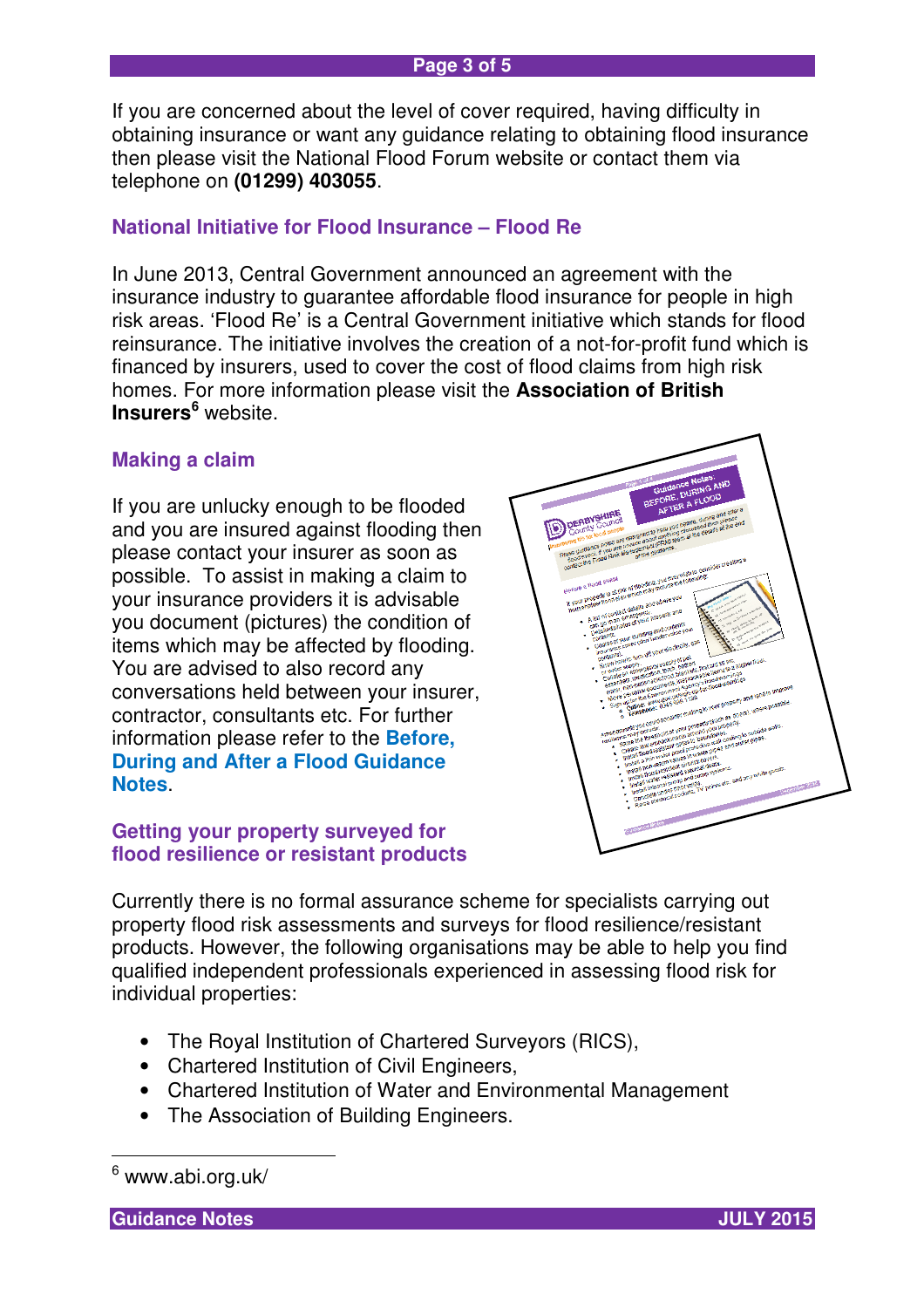For further support and guidance you may wish to contact the National Flood Forum or the FRM team.

## **Frequently asked questions**

#### My property is identified at risk. What can I do to help?

If you have identified or been made aware that your property may be at risk of flooding there are a number of things you can do to help protect yourself including:

- Speak to the National Flood Forum or FRM team.
- Take out flood insurance.
- Get a property survey for flood resilience or resistant products (property level protection).
- Purchase flood resilience or resistant products.
- Work with your local flood action group or Parish/Town Council.
- Sign up to the Environment Agency's free Flood Warning Service (if you are at risk of Main River flooding).

#### I want to buy a property but I think it might be at risk. What do I do?

There are a number of data sets that can be used to check whether a property may be at risk of flooding including the Environment Agency's '**Whats in your backyard**' facility. For more information please also refer to our **Data Held, Sources and Requests Guidance Notes**.

#### The insurance companies won't help me. What do I do?

If you find that you are struggling to find insurance then please contact the National Flood Forum for informal advice on (01299) 403055.

#### I am nervous about working with the County Council as I am worried it will affect my insurance

Flood data currently available (including that held by insurance companies and the County Council) provides information on flood risk for the general location but does not identify individual properties. This data does not take account of specific features of your home or business.

It is important that you report any flooding to the relevant responsible organisation so that the data can support future work and guide any potential future investment for flood risk management. The FRM team recognise the importance of local knowledge in coordinating the management of local flood risk in Derbyshire. Any data shared with the County Council can be made